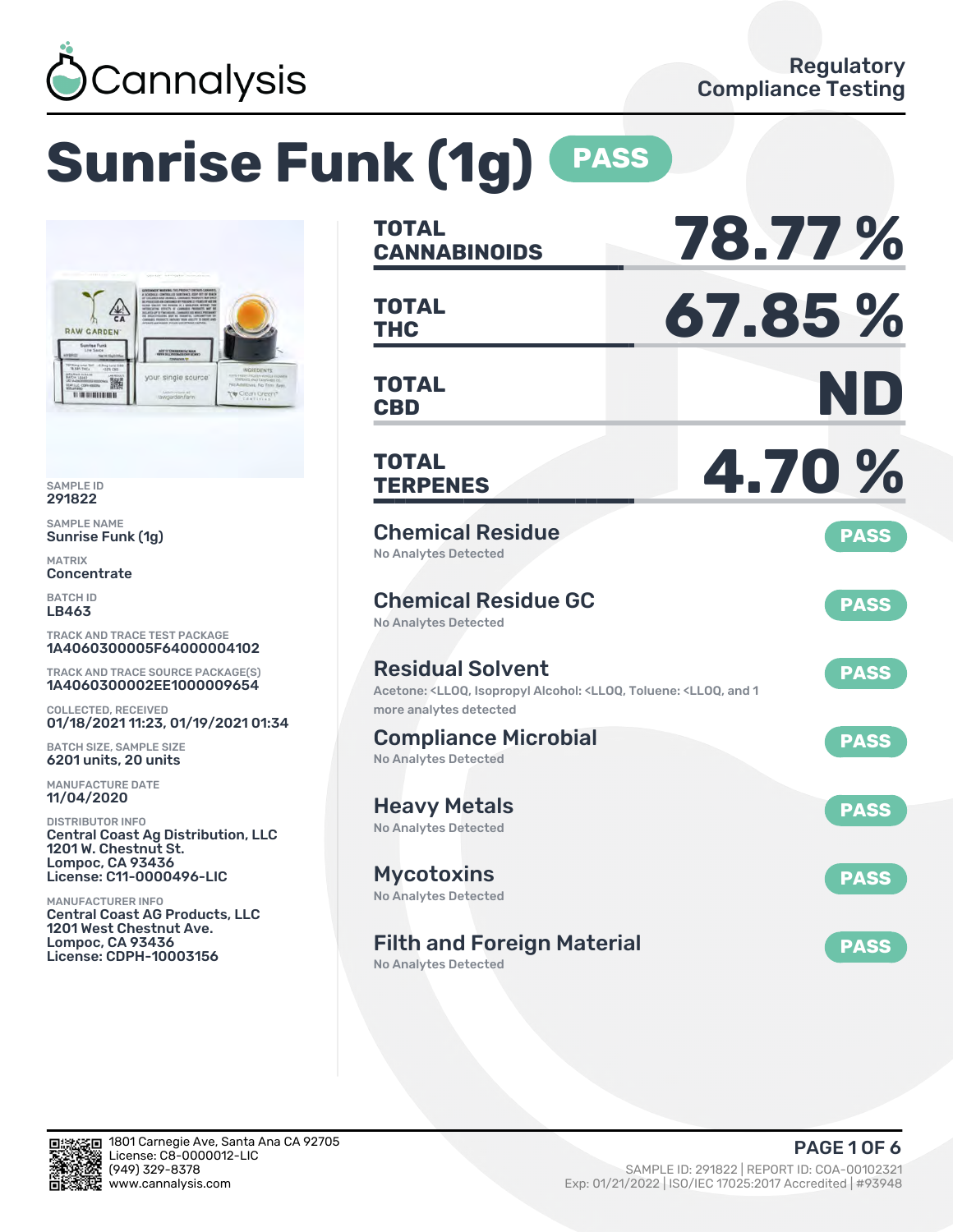

# CANNABINOID ANALYSIS

Total THC,CBD value(s) have been decarboxylated.

| TOTAL THC:          | 678.5 mg/g (67.85 %), 678.5 mg per package |
|---------------------|--------------------------------------------|
| TOTAL CBD:          | ND.                                        |
| TOTAL CANNABINOIDS: | 787.7 mg/g (78.77 %)                       |

UNIT OF MEASUREMENT: Milligrams per Gram(mg/g)

| <b>ANALYTE</b>         | <b>RESULT</b>        | LOD    | <b>LLOO</b> | <b>ANALYTE</b>   | <b>RESULT</b>         | LOD    | LLOO   |
|------------------------|----------------------|--------|-------------|------------------|-----------------------|--------|--------|
| THCa                   | 749.0 mg/g (74.90 %) | 0.2000 | 0.4000      | CBD <sub>v</sub> | ND.                   | 0.2000 | 0.4000 |
| D9THC                  | 21.59 mg/g (2.159 %) | 0.2000 | 0.4000      | CBGa             | 14.77 mg/g (1.477 %)  | 0.2000 | 0.4000 |
| D8THC                  | ND                   | 0.2000 | 0.4000      | <b>CBG</b>       | 2.404 mg/g (0.2404 %) | 0.2000 | 0.4000 |
| <b>THC<sub>v</sub></b> | ND                   | 0.2000 | 0.4000      | <b>CBN</b>       | ND.                   | 0.2000 | 0.4000 |
| CBDa                   | <b>ND</b>            | 0.2000 | 0.4000      | CBC              | <b>ND</b>             | 0.2000 | 0.4000 |
| <b>CBD</b>             | <b>ND</b>            | 0.2000 | 0.4000      |                  |                       |        |        |

#### ADDITIONAL INFORMATION

| Method:              | SOP-TECH-001 | Sample Prepped: 01/21/2021 10:04  | Sample Approved: 01/21/2021 15:00  |  |
|----------------------|--------------|-----------------------------------|------------------------------------|--|
| Instrument: UPLC-DAD |              | Sample Analyzed: 01/21/2021 10:21 | Prep-Analytical Batch: 25796-20249 |  |



# TERPENE ANALYSIS

UNIT OF MEASUREMENT: Milligrams per Gram(mg/g)

47.03 mg/g (4.703 %)

| <b>ANALYTE</b>   | <b>RESULT</b>                                                                                                                      | LOD    | LL <sub>OO</sub> |  | <b>ANALYTE</b>         | <b>RESULT</b>                                      | <b>LOD</b> | <b>LLOQ</b> |
|------------------|------------------------------------------------------------------------------------------------------------------------------------|--------|------------------|--|------------------------|----------------------------------------------------|------------|-------------|
| 3-Carene         | <b>ND</b>                                                                                                                          | 0.5000 | 1.000            |  | Alpha bisabolol        | 1.036 mg/g $(0.1036\%)$                            | 0.5000     | 1.000       |
| Alpha cedrene    | <b>ND</b>                                                                                                                          | 0.5000 | 1.000            |  | Alpha humulene         | 3.129 mg/g (0.3129 %)                              | 0.5000     | 1.000       |
| Alpha pinene     | <ll0q< td=""><td>0.5000</td><td>1.000</td><td></td><td>Alpha terpinene</td><td><b>ND</b></td><td>0.5000</td><td>1.000</td></ll0q<> | 0.5000 | 1.000            |  | Alpha terpinene        | <b>ND</b>                                          | 0.5000     | 1.000       |
| Alpha terpineol  | 0.8603 mg/g $(0.0860\%)$                                                                                                           | 0.3300 | 0.6500           |  | Beta caryophyllene     | 11.29 mg/g $(1.129\%)$                             | 0.5000     | 1.000       |
| Beta myrcene     | 11.78 mg/g (1.178 %)                                                                                                               | 0.5000 | 1.000            |  | Beta pinene            | <ll0q< td=""><td>0.6100</td><td>1.210</td></ll0q<> | 0.6100     | 1.210       |
| Borneol          | <b>ND</b>                                                                                                                          | 0.5000 | 1.000            |  | Camphene               | <b>ND</b>                                          | 0.5000     | 1.000       |
| Camphor          | <b>ND</b>                                                                                                                          | 0.5000 | 1.000            |  | Caryophyllene oxide ND |                                                    | 0.5000     | 1.000       |
| Cedrol           | <b>ND</b>                                                                                                                          | 0.5000 | 1.000            |  | Cis nerolidol          | <b>ND</b>                                          | 0.5000     | 1.000       |
| Eucalyptol       | <b>ND</b>                                                                                                                          | 0.5000 | 1.000            |  | Fenchol                | 1.348 mg/g $(0.1348\%)$                            | 0.5000     | 1.000       |
| Fenchone         | <b>ND</b>                                                                                                                          | 0.5000 | 1.000            |  | Gamma terpinene        | <b>ND</b>                                          | 0.5000     | 1.000       |
| Gamma terpineol  | <b>ND</b>                                                                                                                          | 0.1000 | 0.2100           |  | Geranyl acetate        | <b>ND</b>                                          | 0.5000     | 1.000       |
| Guaiol           | <ll0q< td=""><td>0.5000</td><td>1.000</td><td></td><td>Isoborneol</td><td><b>ND</b></td><td>0.5000</td><td>1.000</td></ll0q<>      | 0.5000 | 1.000            |  | Isoborneol             | <b>ND</b>                                          | 0.5000     | 1.000       |
| Isopulegol       | <b>ND</b>                                                                                                                          | 0.5000 | 1.000            |  | Limonene               | 7.484 mg/g $(0.7484\%)$                            | 0.5000     | 1.000       |
| Linalool         | 1.811 mg/g $(0.1811%)$                                                                                                             | 0.5000 | 1.000            |  | Menthol                | <b>ND</b>                                          | 0.5000     | 1.000       |
| Ocimene 1        | <b>ND</b>                                                                                                                          | 0.1600 | 0.3100           |  | Ocimene 2              | 2.210 mg/g (0.2210 %)                              | 0.3500     | 0.6900      |
| P-cymene         | <b>ND</b>                                                                                                                          | 0.5200 | 1.050            |  | P-mentha-1,5-diene ND  |                                                    | 0.5000     | 1.000       |
| Pulegone         | <b>ND</b>                                                                                                                          | 0.5000 | 1.000            |  | Sabinene               | <b>ND</b>                                          | 0.5000     | 1.000       |
| Sabinene hydrate | <b>ND</b>                                                                                                                          | 0.5000 | 1.000            |  | Terpinolene            | 3.000 mg/g (0.3000 %)                              | 0.5000     | 1.000       |
|                  | Trans beta farnesene 3.090 mg/g (0.3090 %)                                                                                         | 0.5000 | 1.000            |  | <b>Trans nerolidol</b> | <lloq< td=""><td>0.5000</td><td>1.000</td></lloq<> | 0.5000     | 1.000       |
| Valencene        | <b>ND</b>                                                                                                                          | 0.5000 | 1.000            |  |                        |                                                    |            |             |

| <b>NALYTE</b>        | <b>RESULT</b>                                      | LOD    | <b>LLOQ</b> |
|----------------------|----------------------------------------------------|--------|-------------|
| lpha bisabolol       | 1.036 mg/g $(0.1036\%)$                            | 0.5000 | 1.000       |
| lpha humulene        | 3.129 mg/g $(0.3129\%)$                            | 0.5000 | 1.000       |
| Ipha terpinene       | ND                                                 | 0.5000 | 1.000       |
| eta caryophyllene    | 11.29 mg/g (1.129 %)                               | 0.5000 | 1.000       |
| eta pinene           | $<$ LLOO                                           | 0.6100 | 1.210       |
| amphene              | <b>ND</b>                                          | 0.5000 | 1.000       |
| aryophyllene oxide   | <b>ND</b>                                          | 0.5000 | 1.000       |
| is nerolidol         | <b>ND</b>                                          | 0.5000 | 1.000       |
| enchol               | 1.348 mg/g (0.1348 %)                              | 0.5000 | 1.000       |
| amma terpinene       | <b>ND</b>                                          | 0.5000 | 1.000       |
| eranyl acetate       | <b>ND</b>                                          | 0.5000 | 1.000       |
| oborneol             | <b>ND</b>                                          | 0.5000 | 1.000       |
| monene               | 7.484 mg/g (0.7484 %)                              | 0.5000 | 1.000       |
| enthol               | <b>ND</b>                                          | 0.5000 | 1.000       |
| cimene 2             | 2.210 mg/g $(0.2210 \%)$                           | 0.3500 | 0.6900      |
| -mentha-1,5-diene ND |                                                    | 0.5000 | 1.000       |
| abinene              | <b>ND</b>                                          | 0.5000 | 1.000       |
| erpinolene           | 3.000 mg/g (0.3000 %)                              | 0.5000 | 1.000       |
| rans nerolidol       | <lloq< td=""><td>0.5000</td><td>1.000</td></lloq<> | 0.5000 | 1.000       |
|                      |                                                    |        |             |

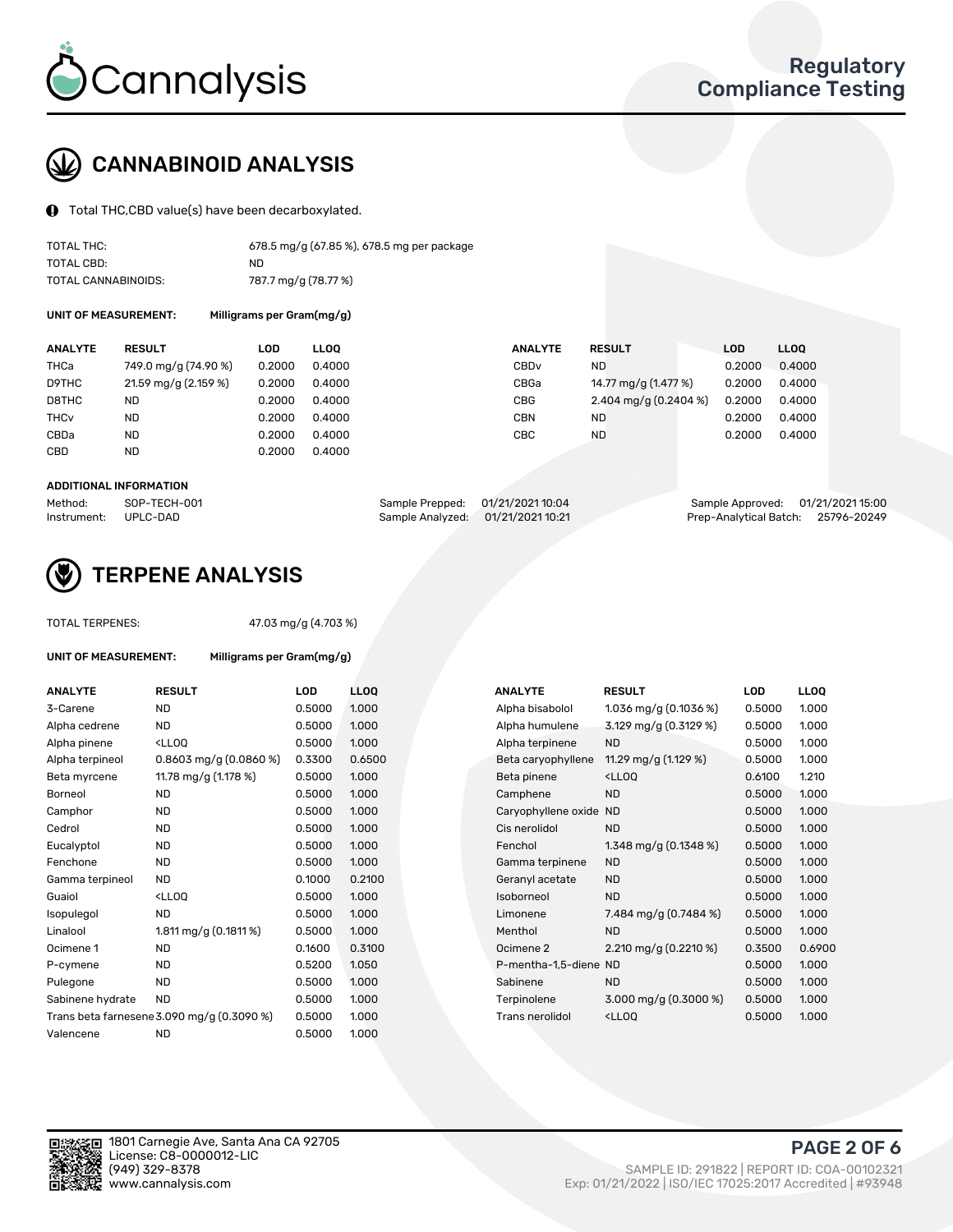

## Regulatory Compliance Testing

#### ADDITIONAL INFORMATION

Sample Analyzed: 01/19/2021 09:02

Method: SOP-TECH-027 Sample Prepped: 01/19/2021 09:02 Sample Approved: 01/20/2021 15:43



CHEMICAL RESIDUE ANALYSIS PASS

UNIT OF MEASUREMENT: Micrograms per Gram(ug/g)

| <b>ANALYTE</b>    | <b>RESULT</b> | LOD    | LL <sub>OO</sub> | <b>ACTION LEVEL</b> |      | <b>ANALYTE</b>      | <b>RESULT</b> | <b>LOD</b> | <b>LLOQ</b> | <b>ACTION LEVEL</b> |      |
|-------------------|---------------|--------|------------------|---------------------|------|---------------------|---------------|------------|-------------|---------------------|------|
| Abamectin         | <b>ND</b>     | 0.0200 | 0.0400           | 0.1000              | Pass | Acephate            | <b>ND</b>     | 0.0200     | 0.0400      | 0.1000              | Pass |
| Acequinocyl       | <b>ND</b>     | 0.0200 | 0.0400           | 0.1000              | Pass | Acetamiprid         | <b>ND</b>     | 0.0200     | 0.0400      | 0.1000              | Pass |
| Aldicarb          | <b>ND</b>     | 0.0200 | 0.0400           | 0.0                 | Pass | Azoxystrobin        | <b>ND</b>     | 0.0200     | 0.0400      | 0.1000              | Pass |
| Bifenazate        | <b>ND</b>     | 0.0200 | 0.0400           | 0.1000              | Pass | <b>Bifenthrin</b>   | <b>ND</b>     | 0.0200     | 0.0400      | 3.000               | Pass |
| <b>Boscalid</b>   | <b>ND</b>     | 0.0200 | 0.0400           | 0.1000              | Pass | Carbaryl            | <b>ND</b>     | 0.0200     | 0.0400      | 0.5000              | Pass |
| Carbofuran        | <b>ND</b>     | 0.0200 | 0.0400           | 0.0                 | Pass | Chlorantraniliprole | <b>ND</b>     | 0.0200     | 0.0400      | 10.00               | Pass |
| Clofentezine      | <b>ND</b>     | 0.0200 | 0.0400           | 0.1000              | Pass | Coumaphos           | <b>ND</b>     | 0.0200     | 0.0400      | 0.0                 | Pass |
| Cyfluthrin        | <b>ND</b>     | 0.4000 | 1.000            | 2.000               | Pass | Cypermethrin        | <b>ND</b>     | 0.4000     | 1.000       | 1.000               | Pass |
| Daminozide        | <b>ND</b>     | 0.0200 | 0.0400           | 0.0                 | Pass | Diazinon            | <b>ND</b>     | 0.0200     | 0.0400      | 0.1000              | Pass |
| <b>Dichlorvos</b> | <b>ND</b>     | 0.0200 | 0.0400           | 0.0                 | Pass | Dimethoate          | <b>ND</b>     | 0.0200     | 0.0400      | 0.0                 | Pass |
| Dimethomorph      | <b>ND</b>     | 0.0200 | 0.0400           | 2.000               | Pass | Ethoprophos         | <b>ND</b>     | 0.0200     | 0.0400      | 0.0                 | Pass |
| Etofenprox        | <b>ND</b>     | 0.0200 | 0.0400           | 0.0                 | Pass | Etoxazole           | <b>ND</b>     | 0.0200     | 0.0400      | 0.1000              | Pass |
| Fenhexamid        | <b>ND</b>     | 0.0200 | 0.0400           | 0.1000              | Pass | Fenoxycarb          | <b>ND</b>     | 0.0200     | 0.0400      | 0.0                 | Pass |
| Fenpyroximate     | <b>ND</b>     | 0.0200 | 0.0400           | 0.1000              | Pass | Fipronil            | <b>ND</b>     | 0.0400     | 0.1000      | 0.0                 | Pass |
| Flonicamid        | <b>ND</b>     | 0.0200 | 0.0400           | 0.1000              | Pass | Fludioxonil         | <b>ND</b>     | 0.0200     | 0.0400      | 0.1000              | Pass |
| Hexythiazox       | <b>ND</b>     | 0.0200 | 0.0400           | 0.1000              | Pass | Imazalil            | <b>ND</b>     | 0.0200     | 0.0400      | 0.0                 | Pass |
| Imidacloprid      | <b>ND</b>     | 0.0200 | 0.0400           | 5.000               | Pass | Kresoxim methyl     | <b>ND</b>     | 0.0200     | 0.0400      | 0.1000              | Pass |
| Malathion         | <b>ND</b>     | 0.0200 | 0.0400           | 0.5000              | Pass | Metalaxyl           | <b>ND</b>     | 0.0200     | 0.0400      | 2.000               | Pass |
| Methiocarb        | <b>ND</b>     | 0.0200 | 0.0400           | 0.0                 | Pass | Methomyl            | <b>ND</b>     | 0.0200     | 0.0400      | 1.000               | Pass |
| Mevinphos         | <b>ND</b>     | 0.0200 | 0.0400           | 0.0                 | Pass | Myclobutanil        | <b>ND</b>     | 0.0200     | 0.0400      | 0.1000              | Pass |
| Naled             | <b>ND</b>     | 0.0200 | 0.0400           | 0.1000              | Pass | Oxamyl              | <b>ND</b>     | 0.0200     | 0.0400      | 0.5000              | Pass |
| Paclobutrazol     | <b>ND</b>     | 0.0200 | 0.0400           | 0.0                 | Pass | Permethrins         | <b>ND</b>     | 0.0400     | 0.1000      | 0.5000              | Pass |
| Phosmet           | <b>ND</b>     | 0.0200 | 0.0400           | 0.1000              | Pass | Piperonyl butoxide  | <b>ND</b>     | 0.0200     | 0.0400      | 3.000               | Pass |
| Prallethrin       | <b>ND</b>     | 0.0200 | 0.0400           | 0.1000              | Pass | Propiconazole       | <b>ND</b>     | 0.0200     | 0.0400      | 0.1000              | Pass |
| Propoxur          | <b>ND</b>     | 0.0200 | 0.0400           | 0.0                 | Pass | Pyrethrins          | <b>ND</b>     | 0.0200     | 0.0400      | 0.5000              | Pass |
| Pyridaben         | <b>ND</b>     | 0.0200 | 0.0400           | 0.1000              | Pass | Spinetoram          | <b>ND</b>     | 0.0200     | 0.0400      | 0.1000              | Pass |
| Spinosad          | <b>ND</b>     | 0.0300 | 0.0700           | 0.1000              | Pass | Spiromesifen        | <b>ND</b>     | 0.0200     | 0.0400      | 0.1000              | Pass |
| Spirotetramat     | <b>ND</b>     | 0.0200 | 0.0400           | 0.1000              | Pass | Spiroxamine         | <b>ND</b>     | 0.0200     | 0.0400      | 0.0                 | Pass |
| Tebuconazole      | <b>ND</b>     | 0.0200 | 0.0400           | 0.1000              | Pass | Thiacloprid         | <b>ND</b>     | 0.0200     | 0.0400      | 0.0                 | Pass |
| Thiamethoxam      | <b>ND</b>     | 0.0200 | 0.0400           | 5.000               | Pass | Trifloxystrobin     | <b>ND</b>     | 0.0200     | 0.0400      | 0.1000              | Pass |

### ADDITIONAL INFORMATION

Method: SOP-TECH-002 Sample Prepped: 01/21/2021 07:33 Sample Approved: 01/21/2021 14:31<br>Instrument: LC-MS/MS Sample Analyzed: 01/21/2021 07:45 Prep-Analytical Batch: 25787-20240 Prep-Analytical Batch: 25787-20240

PAGE 3 OF 6

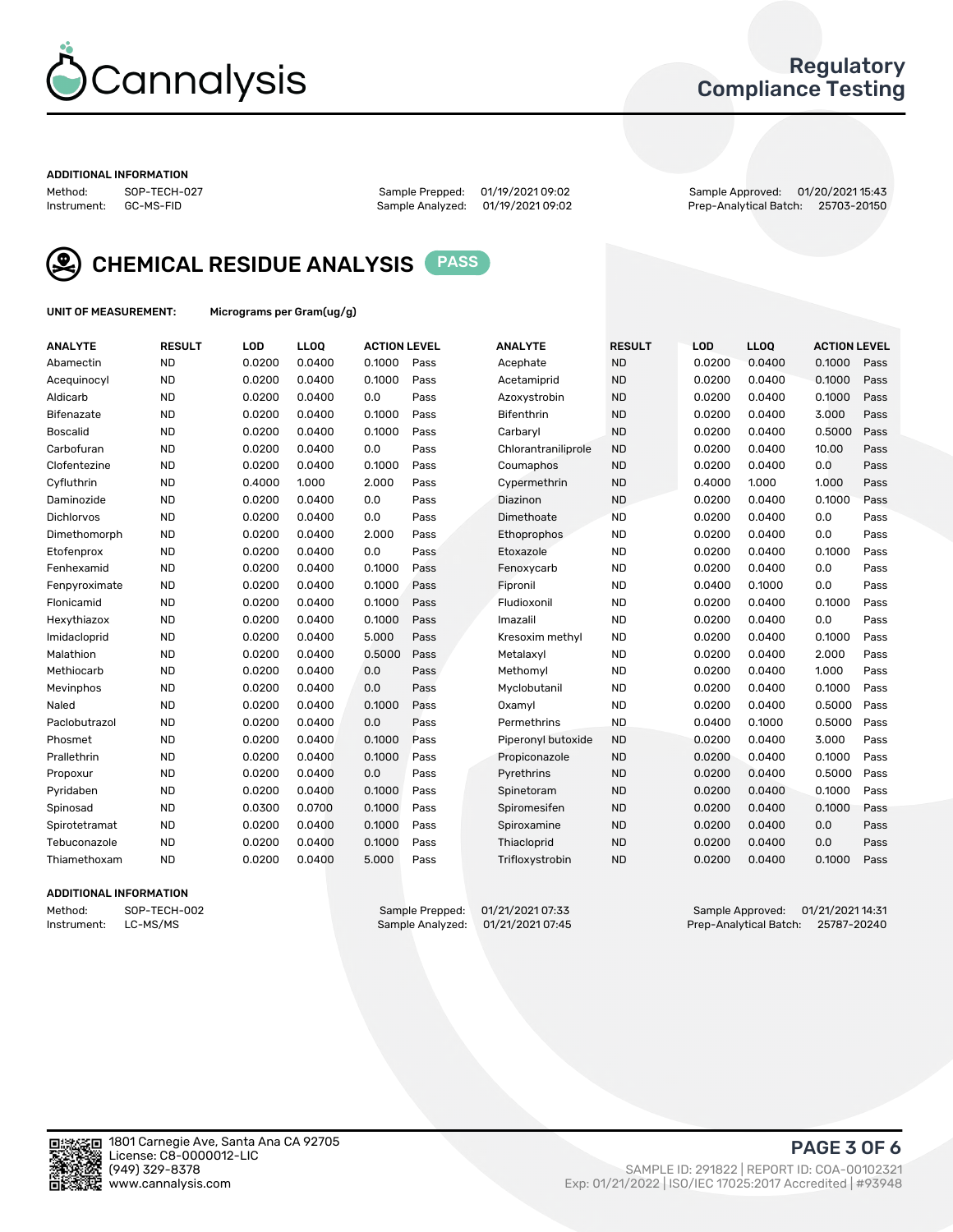

## CHEMICAL RESIDUE GC ANALYSIS PASS

| UNIT OF MEASUREMENT: | Micro |
|----------------------|-------|
|----------------------|-------|

grams per Gram(ug/g)

| <b>ANALYTE</b>         | <b>RESULT</b> | LOD    | <b>LLOO</b> | <b>ACTION LEVEL</b> |                  | <b>ANALYTE</b>   | <b>RESULT</b> | <b>LOD</b> |        | <b>LLOO</b>            | <b>ACTION LEVEL</b> |      |
|------------------------|---------------|--------|-------------|---------------------|------------------|------------------|---------------|------------|--------|------------------------|---------------------|------|
| Captan                 | <b>ND</b>     | 0.1000 | 0.2000      | 0.7000              | Pass             | Chlordane        | <b>ND</b>     |            | 0.0109 | 0.0136                 | 0.0                 | Pass |
| Methyl parathion       | <b>ND</b>     | 0.0400 | 0.1000      | 0.0                 | Pass             | <b>PCNB</b>      | <b>ND</b>     |            | 0.0200 | 0.0400                 | 0.1000              | Pass |
| Chlorfenapyr           | <b>ND</b>     | 0.0800 | 0.1000      | 0.0                 | Pass             | Chlorpyrifos     | <b>ND</b>     |            | 0.0800 | 0.1000                 | 0.0                 | Pass |
|                        |               |        |             |                     |                  |                  |               |            |        |                        |                     |      |
| ADDITIONAL INFORMATION |               |        |             |                     |                  |                  |               |            |        |                        |                     |      |
| Method:                | SOP-TECH-010  |        |             |                     | Sample Prepped:  | 01/19/2021 12:00 |               |            |        | Sample Approved:       | 01/20/2021 13:34    |      |
| Instrument:            | GC-MS/MS      |        |             |                     | Sample Analyzed: | 01/19/2021 13:22 |               |            |        | Prep-Analytical Batch: | 25715-20177         |      |

## RESIDUAL SOLVENT ANALYSIS PASS

UNIT OF MEASUREMENT: Micrograms per Gram(ug/g)

| <b>ANALYTE</b>       | <b>RESULT</b>                                                                                                                                                                                      | LOD    | <b>LLOO</b> | <b>ACTION LEVEL</b> |      | <b>ANALYTE</b>           | <b>RESULT</b>                                                               | LOD    | LLOO  | <b>ACTION LEVEL</b> |      |
|----------------------|----------------------------------------------------------------------------------------------------------------------------------------------------------------------------------------------------|--------|-------------|---------------------|------|--------------------------|-----------------------------------------------------------------------------|--------|-------|---------------------|------|
| Acetone              | <lloo< td=""><td>5.000</td><td>250.0</td><td>5000</td><td>Pass</td><td>Acetonitrile</td><td><b>ND</b></td><td>5.000</td><td>50.00</td><td>410.0</td><td>Pass</td></lloo<>                          | 5.000  | 250.0       | 5000                | Pass | Acetonitrile             | <b>ND</b>                                                                   | 5.000  | 50.00 | 410.0               | Pass |
| Benzene              | <b>ND</b>                                                                                                                                                                                          | 0.5000 | 1.000       | 1.000               | Pass | <b>Butane</b>            | <b>ND</b>                                                                   | 76.80  | 96.00 | 5000                | Pass |
| Chloroform           | <b>ND</b>                                                                                                                                                                                          | 0.5000 | 1.000       | 1.000               | Pass | Ethanol                  | <b>ND</b>                                                                   | 10.00  | 50.00 | 5000                | Pass |
| <b>Ethyl Acetate</b> | <b>ND</b>                                                                                                                                                                                          | 5.000  | 50.00       | 5000                | Pass | <b>Ethyl Ether</b>       | <b>ND</b>                                                                   | 25.00  | 50.00 | 5000                | Pass |
| Ethylene oxide       | <b>ND</b>                                                                                                                                                                                          | 0.5000 | 1.000       | 1.000               | Pass | Heptane                  | <b>ND</b>                                                                   | 1.000  | 5.000 | 5000                | Pass |
| Hexane               | <lloo< td=""><td>0.5000</td><td>5.000</td><td>290.0</td><td>Pass</td><td><b>Isopropyl Alcohol</b></td><td><lloo< td=""><td>5.000</td><td>50.00</td><td>5000</td><td>Pass</td></lloo<></td></lloo<> | 0.5000 | 5.000       | 290.0               | Pass | <b>Isopropyl Alcohol</b> | <lloo< td=""><td>5.000</td><td>50.00</td><td>5000</td><td>Pass</td></lloo<> | 5.000  | 50.00 | 5000                | Pass |
| Methanol             | <b>ND</b>                                                                                                                                                                                          | 10.00  | 50.00       | 3000                | Pass | Methylene chloride       | <b>ND</b>                                                                   | 0.5000 | 1.000 | 1.000               | Pass |
| Pentane              | <b>ND</b>                                                                                                                                                                                          | 1.000  | 50.00       | 5000                | Pass | Propane                  | <b>ND</b>                                                                   | 16.00  | 20.00 | 5000                | Pass |
| Toluene              | <lloo< td=""><td>0.5000</td><td>1.000</td><td>890.0</td><td>Pass</td><td>Xvlenes</td><td><b>ND</b></td><td>6.000</td><td>100.0</td><td>2170</td><td>Pass</td></lloo<>                              | 0.5000 | 1.000       | 890.0               | Pass | Xvlenes                  | <b>ND</b>                                                                   | 6.000  | 100.0 | 2170                | Pass |
| Trichloroethylene    | <b>ND</b>                                                                                                                                                                                          | 0.2500 | 1.000       | 1.000               | Pass | 1.2-Dichloroethane       | <b>ND</b>                                                                   | 0.5000 | 1.000 | 1.000               | Pass |

#### ADDITIONAL INFORMATION

Method: SOP-TECH-021 Sample Prepped: 01/19/2021 10:44 Sample Approved: 01/20/2021 16:02<br>Sample Analyzed: 01/19/2021 10:45 Prep-Analytical Batch: 25705-20162

Prep-Analytical Batch: 25705-20162



UNIT OF MEASUREMENT: Cycle Threshold (Ct)

| <b>ANALYTE</b> | <b>RESULT</b>              | LOD   | <b>LLOO</b> | <b>ACTION LEVEL</b> |                 | <b>ANALYTE</b>   | <b>RESULT</b> | LOD   | <b>LLOO</b>      |                  | <b>ACTION LEVEL</b> |
|----------------|----------------------------|-------|-------------|---------------------|-----------------|------------------|---------------|-------|------------------|------------------|---------------------|
| A.fumigatus    | <b>ND</b>                  | 33.00 | 0.0         | 0.0                 | Pass            | A. flavus        | <b>ND</b>     | 33.00 | 0.0              | 0.0              | Pass                |
| A. niger       | <b>ND</b>                  | 33.00 | 0.0         | 0.0                 | Pass            | A. terreus       | <b>ND</b>     | 33.00 | 0.0              | 0.0              | Pass                |
| <b>STEC</b>    | <b>ND</b>                  | 33.00 | 0.0         | 0.0                 | Pass            | Salmonella spp   | <b>ND</b>     | 33.00 | 0.0              | 0.0              | Pass                |
|                | ADDITIONAL INFORMATION     |       |             |                     |                 |                  |               |       |                  |                  |                     |
| Method:        | SOP-TECH-016, SOP-TECH-022 |       |             |                     | Sample Prepped: | 01/20/2021 07:08 |               |       | Sample Approved: | 01/20/2021 11:25 |                     |

Instrument: qPCR Sample Analyzed: 01/20/2021 07:09 Prep-Analytical Batch: 25725-20193

PAGE 4 OF 6

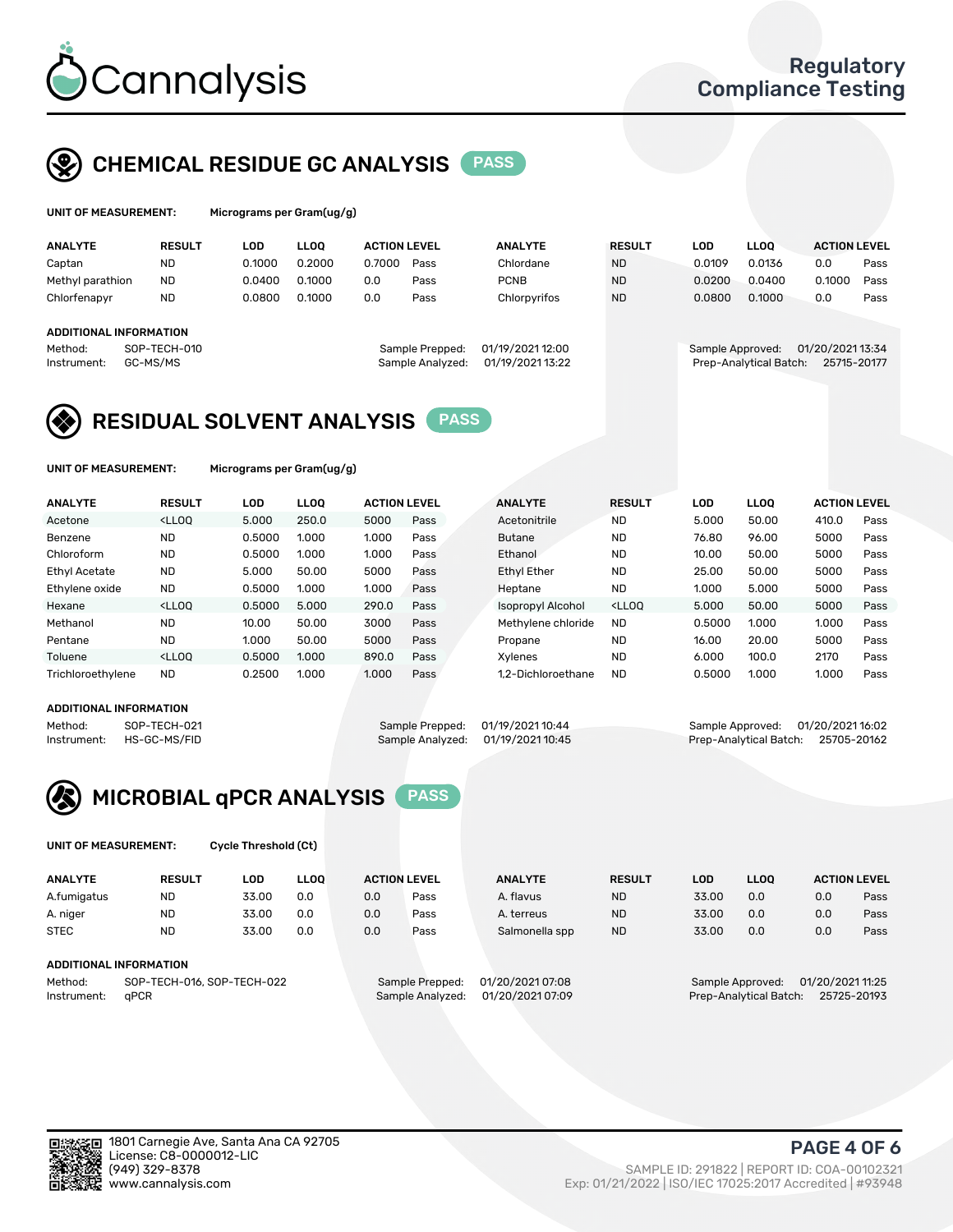



| UNIT OF MEASUREMENT:                                   | Micrograms per Gram(ug/g)  |                     |                  |               |            |                                      |                     |  |  |  |
|--------------------------------------------------------|----------------------------|---------------------|------------------|---------------|------------|--------------------------------------|---------------------|--|--|--|
| <b>ANALYTE</b><br><b>RESULT</b>                        | <b>LLOO</b><br><b>LOD</b>  | <b>ACTION LEVEL</b> | <b>ANALYTE</b>   | <b>RESULT</b> | <b>LOD</b> | <b>LLOO</b>                          | <b>ACTION LEVEL</b> |  |  |  |
| <b>ND</b><br>Arsenic                                   | 0.0200<br>0.0500           | 0.2000<br>Pass      | Cadmium          | <b>ND</b>     | 0.0050     | 0.0500                               | 0.2000<br>Pass      |  |  |  |
| <b>ND</b><br>Lead                                      | 0.0100<br>0.0500           | 0.5000<br>Pass      | Mercury          | <b>ND</b>     | 0.0030     | 0.0500                               | 0.1000<br>Pass      |  |  |  |
| <b>ADDITIONAL INFORMATION</b>                          |                            |                     |                  |               |            |                                      |                     |  |  |  |
| SOP-TECH-013<br>Method:                                |                            | Sample Prepped:     | 01/19/2021 14:55 |               |            | 01/20/2021 00:28<br>Sample Approved: |                     |  |  |  |
| ICP-MS<br>Instrument:                                  |                            | Sample Analyzed:    | 01/19/2021 16:04 |               |            | Prep-Analytical Batch:               | 25718-20186         |  |  |  |
|                                                        | <b>MYCOTOXINS ANALYSIS</b> | <b>PASS</b>         |                  |               |            |                                      |                     |  |  |  |
| Micrograms per Kilogram(ug/kg)<br>UNIT OF MEASUREMENT: |                            |                     |                  |               |            |                                      |                     |  |  |  |

| <b>ANALYTE</b>         | <b>RESULT</b> | LOD   | <b>LLOO</b> | <b>ACTION LEVEL</b> |      | <b>ANALYTE</b> | <b>RESULT</b> | LOD   | <b>LLOO</b> | <b>ACTION LEVEL</b> |      |  |
|------------------------|---------------|-------|-------------|---------------------|------|----------------|---------------|-------|-------------|---------------------|------|--|
| Aflatoxin B1           | <b>ND</b>     | 1.000 | 2.000       |                     | N/A  | Aflatoxin B2   | <b>ND</b>     | 2.000 | 5.000       |                     | N/A  |  |
| Aflatoxin G1           | <b>ND</b>     | 2.000 | 5.000       |                     | N/A  | Aflatoxin G2   | <b>ND</b>     | 2.000 | 5.000       |                     | N/A  |  |
| Total Aflatoxins       | <b>ND</b>     | 10.00 | 14.00       | 20.00               | Pass | Ochratoxin A   | <b>ND</b>     | 1.000 | 2.000       | 20.00               | Pass |  |
|                        |               |       |             |                     |      |                |               |       |             |                     |      |  |
| ADDITIONAL INFORMATION |               |       |             |                     |      |                |               |       |             |                     |      |  |

#### ADDITIONAL INFORMATION

Method: SOP-TECH-020 Sample Prepped: 01/19/2021 12:00 Sample Approved: 01/20/2021 13:09 Instrument: LC-MS/MS Sample Analyzed: 01/19/2021 12:28 Prep-Analytical Batch: 25716-20170

#### FILTH & FOREIGN MATERIAL ANALYSIS PASS Q

UNIT OF MEASUREMENT: Filth and Foreign Matter (%, #/3g)

| <b>ANALYTE</b>                                              | <b>RESULT</b> | LOD | <b>LLOO</b> | <b>ACTION LEVEL</b>                                                         |      | <b>ANALYTE</b> | <b>RESULT</b>                                                                 | LOD |     | <b>ACTION LEVEL</b> |      |
|-------------------------------------------------------------|---------------|-----|-------------|-----------------------------------------------------------------------------|------|----------------|-------------------------------------------------------------------------------|-----|-----|---------------------|------|
| IF RH ME                                                    | <b>ND</b>     | 0.0 | 0.0         | 1.000                                                                       | Pass | <b>IFM</b>     | <b>ND</b>                                                                     | 0.0 | 0.0 | 25.00               | Pass |
| Mold                                                        | <b>ND</b>     | 0.0 | 0.0         | 25.00                                                                       | Pass | <b>SSCD</b>    | <b>ND</b>                                                                     | 0.0 | 0.0 | 25.00               | Pass |
| ADDITIONAL INFORMATION                                      |               |     |             |                                                                             |      |                |                                                                               |     |     |                     |      |
| Method:<br>SOP-TECH-009<br>Instrument:<br>Visual Inspection |               |     |             | 01/20/2021 11:09<br>Sample Prepped:<br>01/20/2021 11:10<br>Sample Analyzed: |      |                | 01/20/2021 11:23<br>Sample Approved:<br>Prep-Analytical Batch:<br>25758-20211 |     |     |                     |      |



Exp: 01/21/2022 | ISO/IEC 17025:2017 Accredited | #93948